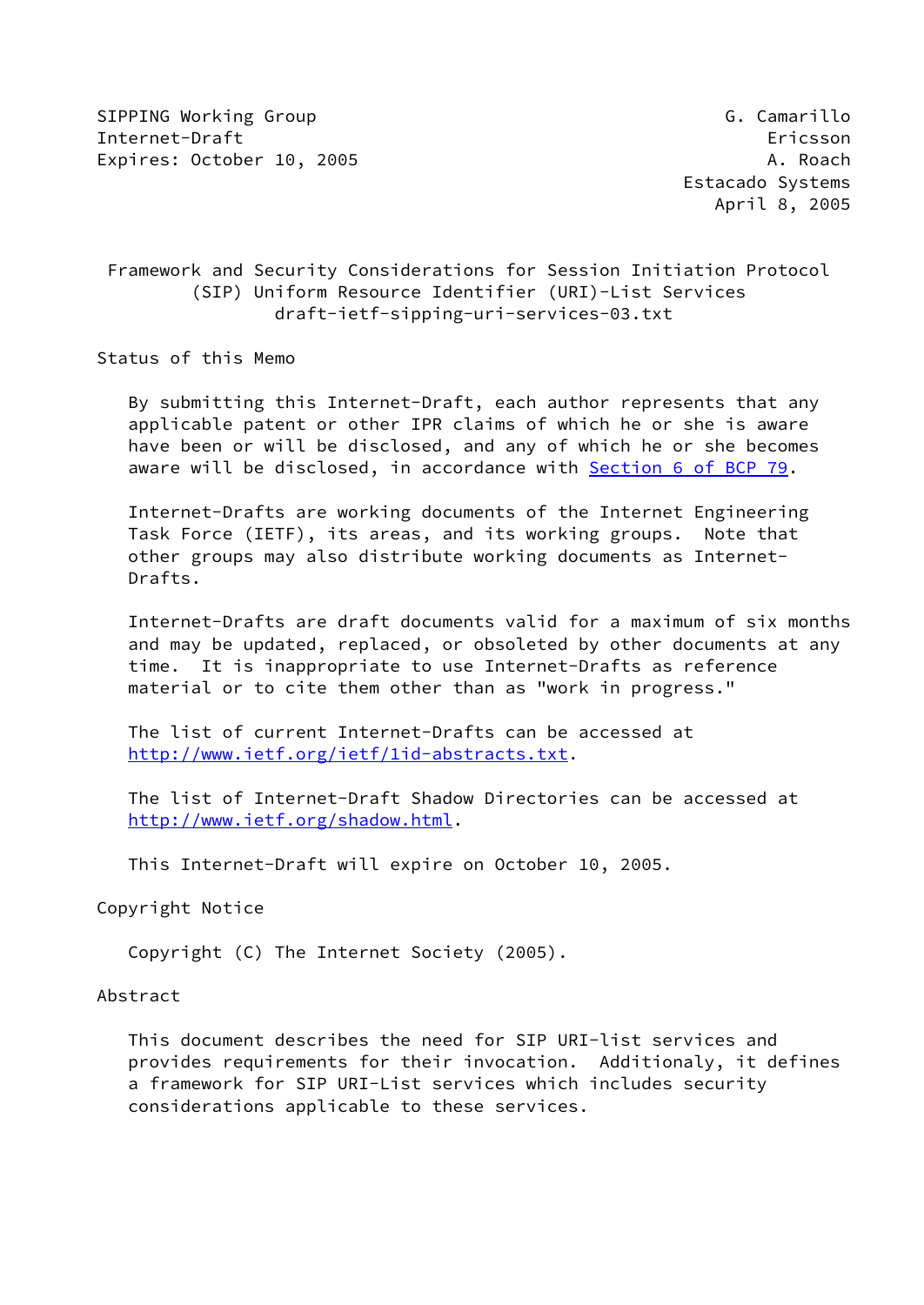| Framework for SIP-URI Services<br>Internet-Draft                           |  |  |  |  | April 2005     |
|----------------------------------------------------------------------------|--|--|--|--|----------------|
| Table of Contents                                                          |  |  |  |  |                |
| $\perp$ .                                                                  |  |  |  |  |                |
| 2.                                                                         |  |  |  |  | $\overline{3}$ |
| 3.                                                                         |  |  |  |  |                |
| Requirements for URI-List Services Using<br>3.1                            |  |  |  |  |                |
| Request-Contained Lists $\frac{4}{5}$                                      |  |  |  |  |                |
| General Requirements for URI-List Services $\frac{4}{5}$<br>3.2            |  |  |  |  |                |
|                                                                            |  |  |  |  |                |
| Carrying URI-Lists in SIP $\frac{4}{5}$<br>4.1                             |  |  |  |  |                |
| Processing of URI-Lists $\ldots \ldots \ldots \ldots \ldots \ldots$<br>4.2 |  |  |  |  |                |
| Results<br>4.3                                                             |  |  |  |  |                |
|                                                                            |  |  |  |  |                |
| List Integrity and Confidentiality $6$<br>5.1                              |  |  |  |  |                |
| Amplification Attacks 6<br>5.2                                             |  |  |  |  |                |
| 5.3                                                                        |  |  |  |  |                |
| 5.4                                                                        |  |  |  |  |                |
| 6.                                                                         |  |  |  |  |                |
| 7.                                                                         |  |  |  |  |                |
| 8.                                                                         |  |  |  |  |                |
| 8.1                                                                        |  |  |  |  |                |
| Informational References 9<br>8.2                                          |  |  |  |  |                |
|                                                                            |  |  |  |  |                |
| Intellectual Property and Copyright Statements 12                          |  |  |  |  |                |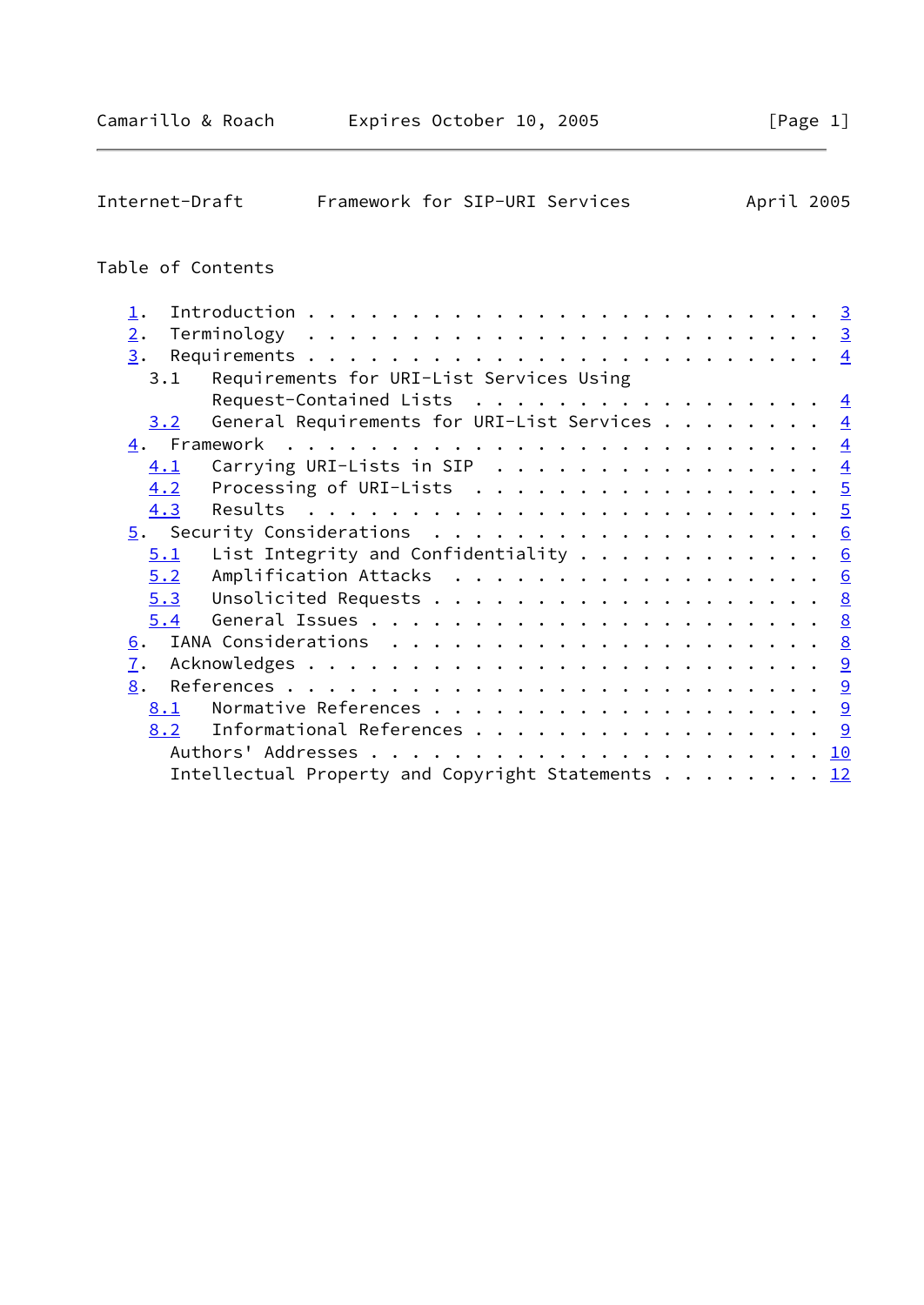| Camarillo & Roach |  | Expires October 10, 2 |  |
|-------------------|--|-----------------------|--|
|                   |  |                       |  |

<span id="page-2-1"></span>

| Internet-Draft |  | Framework for SIP-URI Services | April 2005 |  |
|----------------|--|--------------------------------|------------|--|
|                |  |                                |            |  |

#### <span id="page-2-0"></span>[1](#page-2-0). Introduction

Some applications require that, at a given moment, a SIP  $\boxed{3}$  UA (User Agent) performs a similar transaction with a number of remote UAs. For example, an instant messaging application that needs to send a particular message (e.g., "Hello folks") to n receivers needs to send n MESSAGE requests; one to each receiver.

When the transacton that needs to be repeated consists of a large request, or the number of recipients is high, or both, the access network of the UA needs to carry a considerable amount of traffic. Completing all the transactions on a low-bandwidth access would require a long time. This is unacceptable for a number of applications.

 A solution to this problem consists of introducing URI-list services in the network. The task of a SIP URI-list service is to receive a request that contains or references a URI-list (i.e., a list of one or more URIs) and send a number of similar requests to the destinations in this list. Once the requests are sent, the URI-list service typically informs the UA about their status. Effectively, the URI-list service behaves as a B2BUA (Back-To-Back-User-Agent).

 A given URI-list service can take as an input a URI-list contained in the SIP request sent by the client or an external URI-list (e.g., the Request-URI is a SIP URI which is associated with a URI-list at the server). External URI-lists are typically set up using out-of-band mechanisms (e.g., XCAP  $[9]$  $[9]$ ). An example of a URI-list service for SUBSCRIBE requests that uses stored URI-lists is described in  $[5]$  $[5]$ .

 The Advanced Instant Messaging Requirements for SIP [\[6](#page-9-8)] mentions the need for request-contained URI-list services for MESSAGE transactions:

 "REQ-GROUP-3: It MUST be possible for a user to send to an ad-hoc group, where the identities of the recipients are carried in the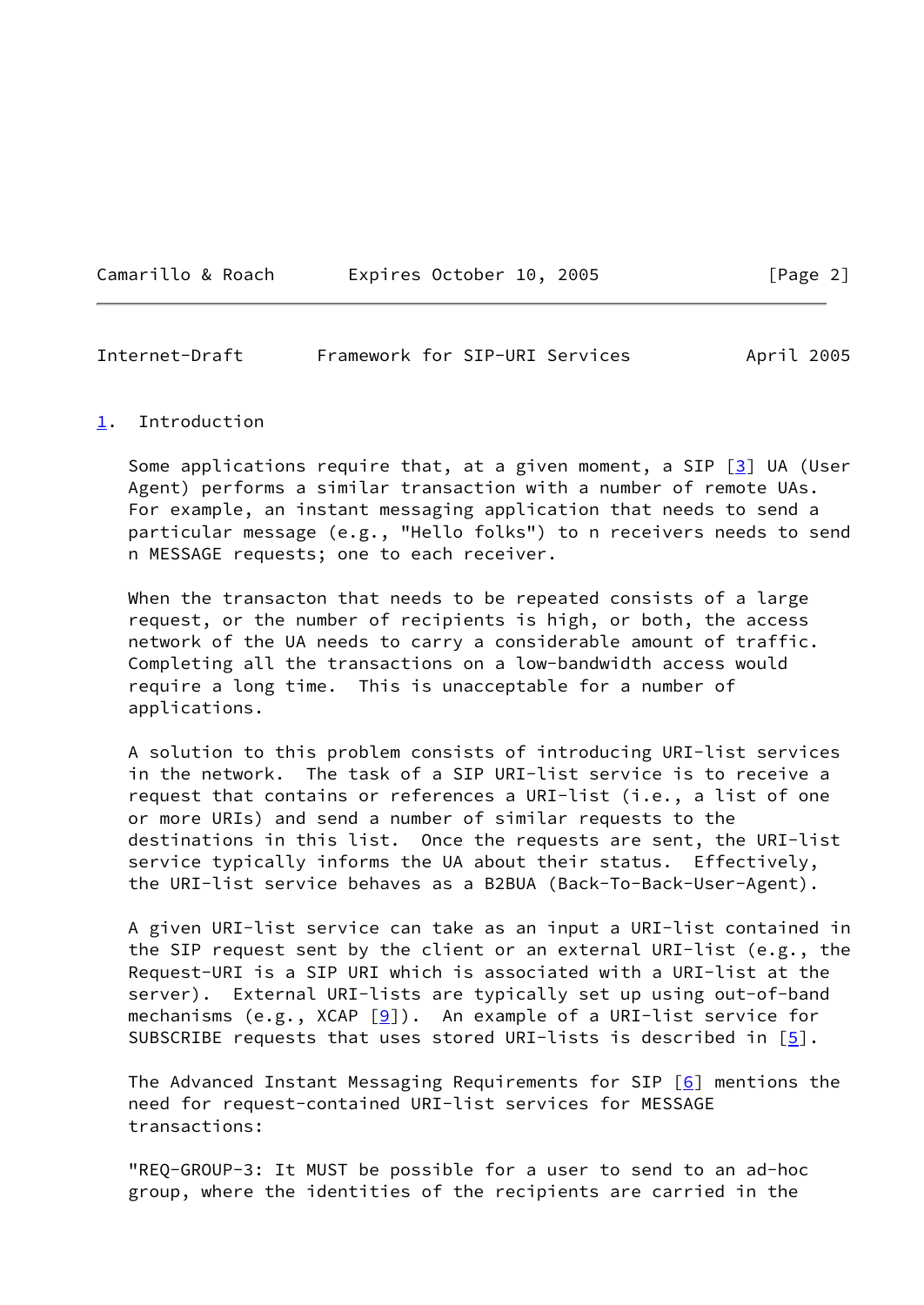message itself."

 The remainder of this document provides requirements and a framework for URI-list services using request-contained URI-lists, external URI-lists, or both.

<span id="page-3-0"></span>[2](#page-3-0). Terminology

 In this document, the key words "MUST", "MUST NOT", "REQUIRED", "SHALL", "SHALL NOT", "SHOULD", "SHOULD NOT", "RECOMMENDED", "NOT RECOMMENDED", "MAY", and "OPTIONAL" are to be interpreted as described in [BCP 14](https://datatracker.ietf.org/doc/pdf/bcp14), [RFC 2119](https://datatracker.ietf.org/doc/pdf/rfc2119)  $\lceil 1 \rceil$  and indicate requirement levels for

| Camarillo & Roach | Expires October 10, 2005 | [Page 3] |
|-------------------|--------------------------|----------|
|-------------------|--------------------------|----------|

<span id="page-3-2"></span>Internet-Draft Framework for SIP-URI Services April 2005

compliant implementations.

<span id="page-3-1"></span>[3](#page-3-1). Requirements

 [Section 3.1](#page-3-4) discusses requirements that only apply to URI-list services that use request-contained lists and [Section 3.2](#page-3-3) discusses requirements that also apply services using external lists.

- <span id="page-3-4"></span>[3.1](#page-3-4) Requirements for URI-List Services Using Request-Contained Lists
	- REQ 1: The URI-list service invocation mechanism MUST allow the invoker to provide a list of destination URIs to the URI-list service.
	- REQ 2: The invocation mechanism SHOULD NOT require more than one RTT (Round-Trip Time).

<span id="page-3-3"></span>[3.2](#page-3-3) General Requirements for URI-List Services

- GEN 1: A URI-list service MAY include services beyond sending requests to the URIs in the URI-list. That is, URI-list services can be modelled as application servers. For example, a URI-list service handling INVITE requests may behave as a conference server and perform media mixing for all the participants.
- GEN 2: The interpretation of the meaning of the URI-list sent by the invoker MUST be at the discretion of the application to which the list is sent.
- GEN 3: It MUST be possible for the invoker to find out about the result of the operations performed by the URI-list service with the URI-list. An invoker may, for instance, be interested in the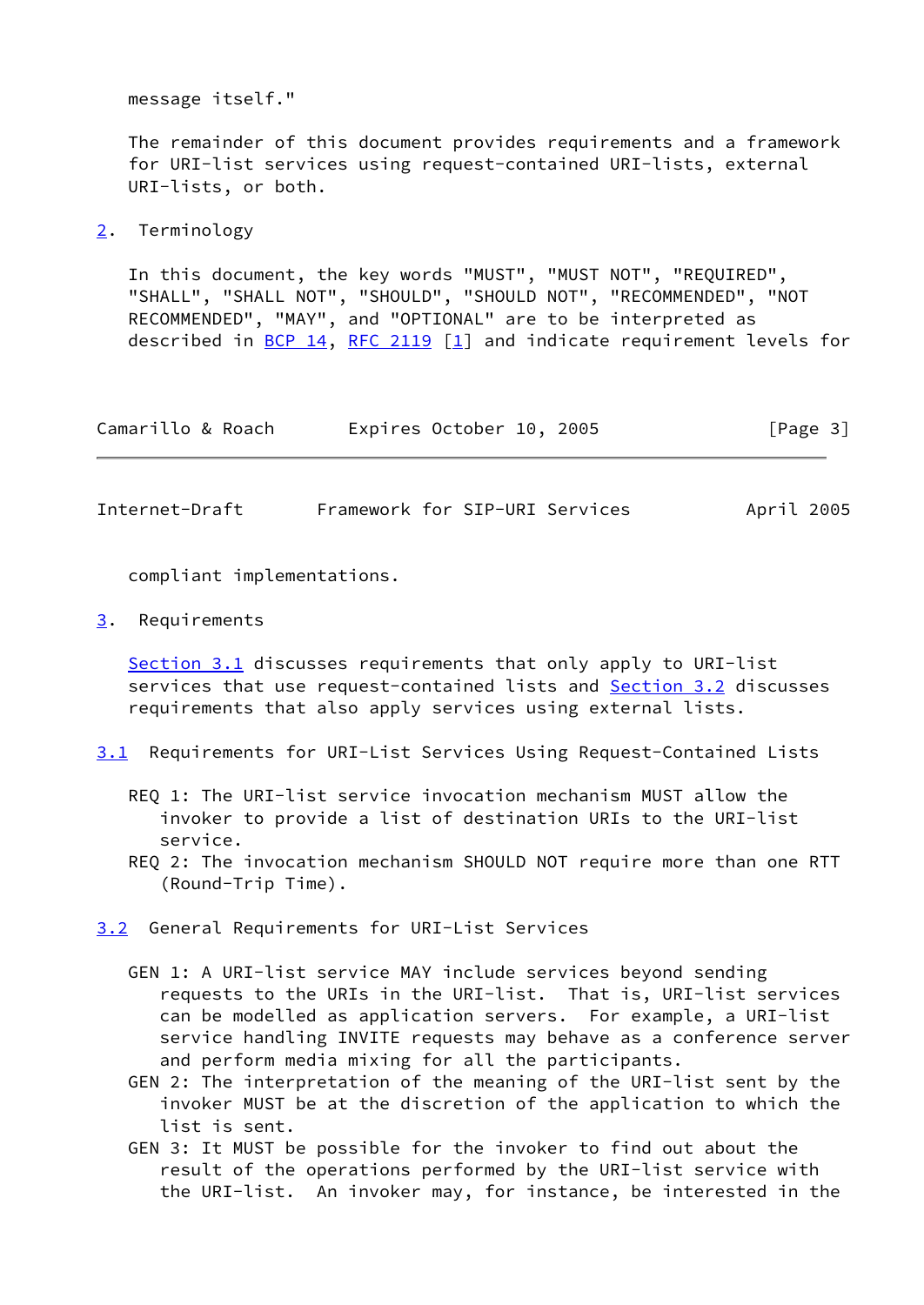status of the transactions initiated by the URI-list service. GEN 4: URI-list services MUST NOT send requests to any destination without authenticating the invoker.

<span id="page-4-0"></span>[4](#page-4-0). Framework

 This framework is not restricted to application servers that only provide request fan-out services. Per GEN 1, this framework also deals with application servers that provide a particular service that includes a request fan-out (e.g., a conference server that INVITEs several participants which are chosen by a user agent).

#### <span id="page-4-1"></span>[4.1](#page-4-1) Carrying URI-Lists in SIP

 The requirements that relate to URI-list services that use request contained lists identify the need for a mechanism to provide a SIP URI-list service with a URI-list in a single RTT. We define a new disposition type [\[2\]](#page-9-10) for the Content-Disposition header field: recipient-list. Both requests and responses MAY carry recipient-list

| Camarillo & Roach | Expires October 10, 2005 |  | [Page 4] |
|-------------------|--------------------------|--|----------|
|-------------------|--------------------------|--|----------|

<span id="page-4-2"></span>

| Internet-Draft | Framework for SIP-URI Services |  |  |  | April 2005 |
|----------------|--------------------------------|--|--|--|------------|
|----------------|--------------------------------|--|--|--|------------|

 bodies. Bodies whose disposition type is recipient-list carry a list of URIs that contains the final recipients of the requests to be generated by a URI-list service.

 The default format for recipient-list bodies is service specific. So, URI-list services specifications MUST specify a default format for recipient-list bodies used within a particular service. In any case, clients SHOULD NOT include any particular URI more than once in a given URI-list.

 A UA server receiving a request with more than one recipient-list body parts (e.g., each body part using a different URI-list format) MUST behave as if it had received a single URI-list which contains all the URIs present in the different body parts.

 A UA server receiving a recipient-list URI-list which contains a URI more than once MUST behave as if that URI appeared in the URI-list only once. The UA server uses the comparison rules specific to the URI scheme of each of the URIs in the URI-list to determine if there is any URI which appears more than once.

The way a UA server receiving a URI-list interprets it is service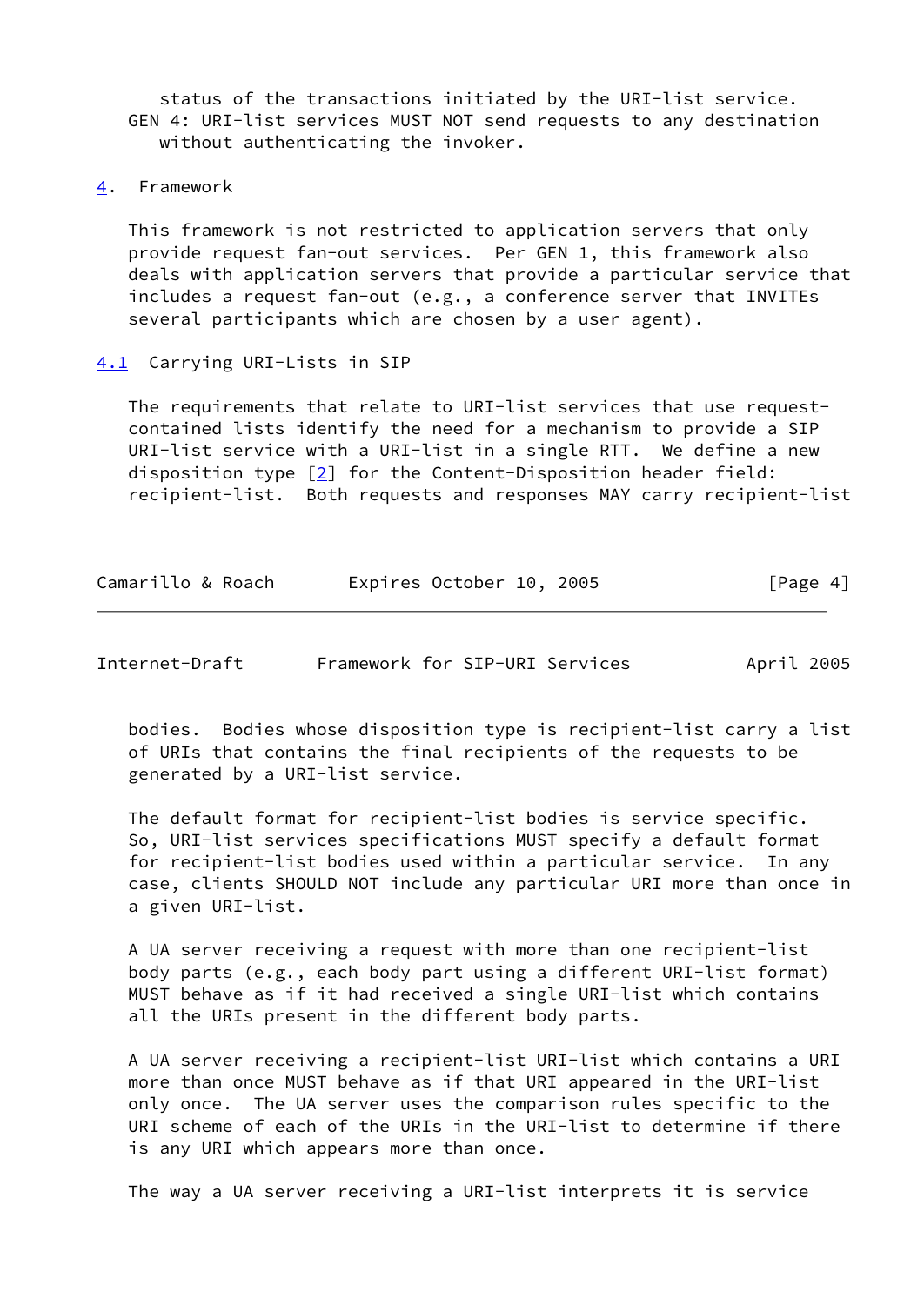specific, as described in **Section 4.2**.

## <span id="page-5-0"></span>[4.2](#page-5-0) Processing of URI-Lists

 According to GEN 1 and GEN 2, URI-list services can behave as application servers. That is, taking a URI-list as an input, they can provide arbitrary services. So, the interpretation of the URI list by the server depends on the service to be provided. For example, for a conference server, the URIs in the list may identify the initial set of participants. On the other hand, for a server dealing with MESSAGEs, the URIs in the list may identify the recipients of an instant message.

 At the SIP level, this implies that the behavior of application servers receiving requests with URI-lists SHOULD be specified on a per service basis. Examples of such specifications are [\[10\]](#page-10-1) for INVITE,  $[11]$  for REFER,  $[12]$  for MESSAGE, and  $[13]$  $[13]$  for SUBSCRIBE.

## <span id="page-5-1"></span>[4.3](#page-5-1) Results

 According to GEN 3, user agents should have a way to obtain information about the operations performed by the application server. Since these operations are service specific, the way user agents are kept informed is also service specific. For example, a user agent establishing an adhoc conference with an INVITE with a URI-list may discover which participants were successfully brought in into the

| Camarillo & Roach | Expires October 10, 2005 | [Page 5] |
|-------------------|--------------------------|----------|
|                   |                          |          |

<span id="page-5-3"></span>Internet-Draft Framework for SIP-URI Services April 2005

conference by using the conference package  $[8]$  $[8]$ .

<span id="page-5-2"></span>[5](#page-5-2). Security Considerations

 Security plays an important role in the implementation of any URI list service. In fact, it is the most important common area across all types of URI-list services.

 By definition, a URI-list service takes one request in and sends a potentially large number of them out. Attackers may attempt to use URI-list services as traffic amplifiers to launch DoS (Denial of Service) attacks. In addition, malicious users may attempt to use URI-list services to distribute unsolicited messages (i.e., SPAM) or to make unsolicited VoIP calls. This section provides guidelines to avoid these attacks.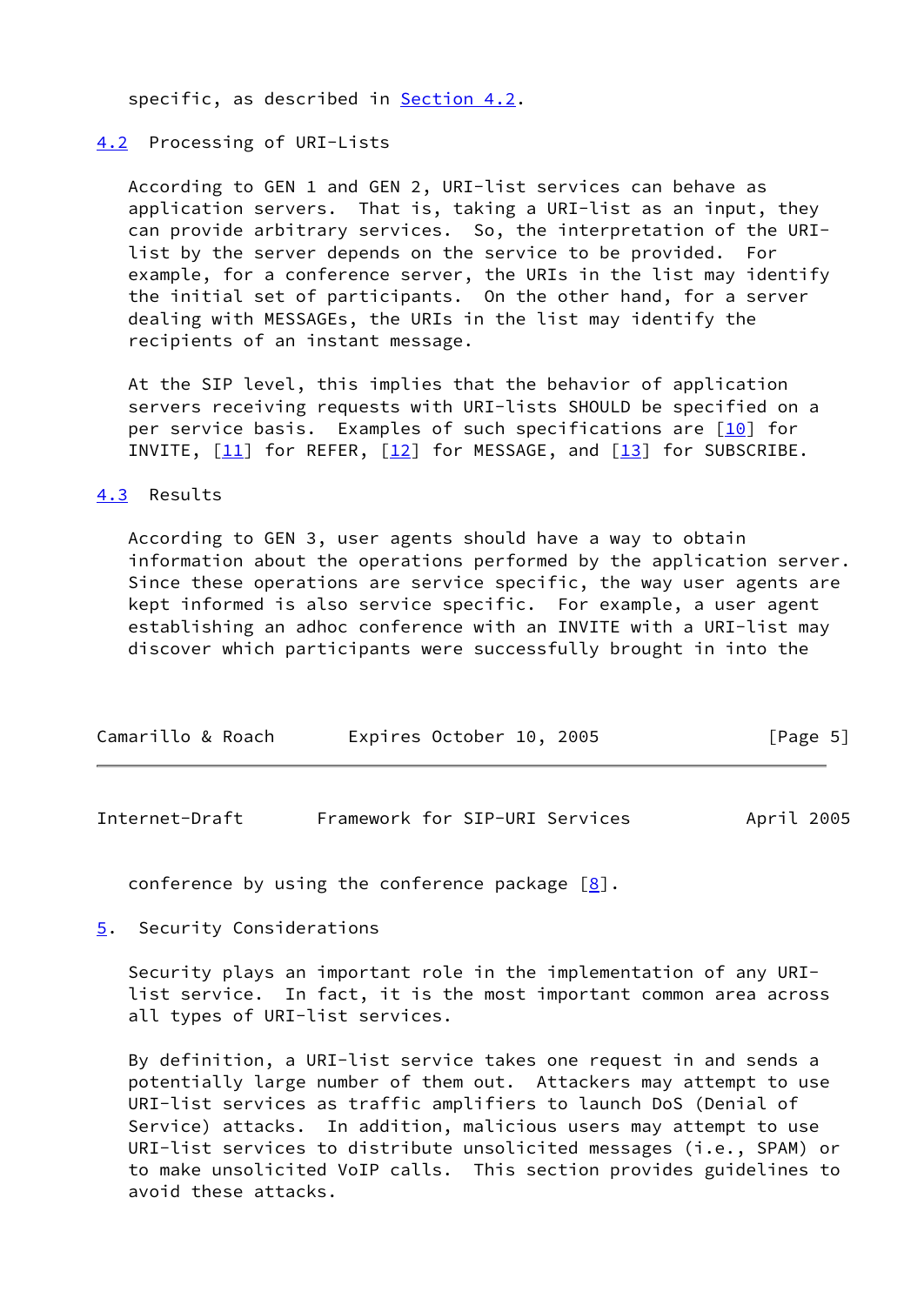#### <span id="page-6-0"></span>[5.1](#page-6-0) List Integrity and Confidentiality

 Attackers may attempt to modify URI-lists sent from clients to servers. This would cause a different behavior at the server than expected by the client (e.g., requests being sent to different recipients as the ones specified by the client). To prevent this attack, clients SHOULD integrity protect URI-lists using mechanisms such as S/MIME, which can also provide URI-list confidentiality if needed.

## <span id="page-6-1"></span>[5.2](#page-6-1) Amplification Attacks

 URI-list services take a request in and send a potentially large number of them out. Given that URI-list services are typically implemented on top of powerful servers with high-bandwidth access links, we should be careful to keep attackers from using them as amplification tools to launch DoS (Denial of Service) attacks.

 Attackers may attempt to send a URI-list containing URIs whose host parts route to the victims of the DoS attack. These victims do not need to be SIP nodes; they can be non-SIP endpoints or even routers. If this attack is successful, the result is that an attacker can flood with traffic a set of nodes, or a single node, without needing to generate a high volume of traffic itself.

 Note, in any case, that this problem is not specific to SIP URI list services; it also appears in scenarios which relate to multihoming where a server needs to contact a set of IP addresses provided by a client (e.g., an SCTP  $[4]$  $[4]$  endpoint using HEARTBEATs to check the status of the IP addresses provided by its peer at association establishment).

| Camarillo & Roach | Expires October 10, 2005 | [Page 6] |
|-------------------|--------------------------|----------|
|-------------------|--------------------------|----------|

Internet-Draft Framework for SIP-URI Services April 2005

 There are several measures that need to be taken to prevent this type of attack. The first one is keeping unauthorized users from using URI-list services. So, URI-list services MUST NOT perform any request explosion for an unauthorized user. URI-list services MUST authenticate users and check whether they are authorized to request the service before performing any request fan-out.

Note that the risk of this attack also exists when a client uses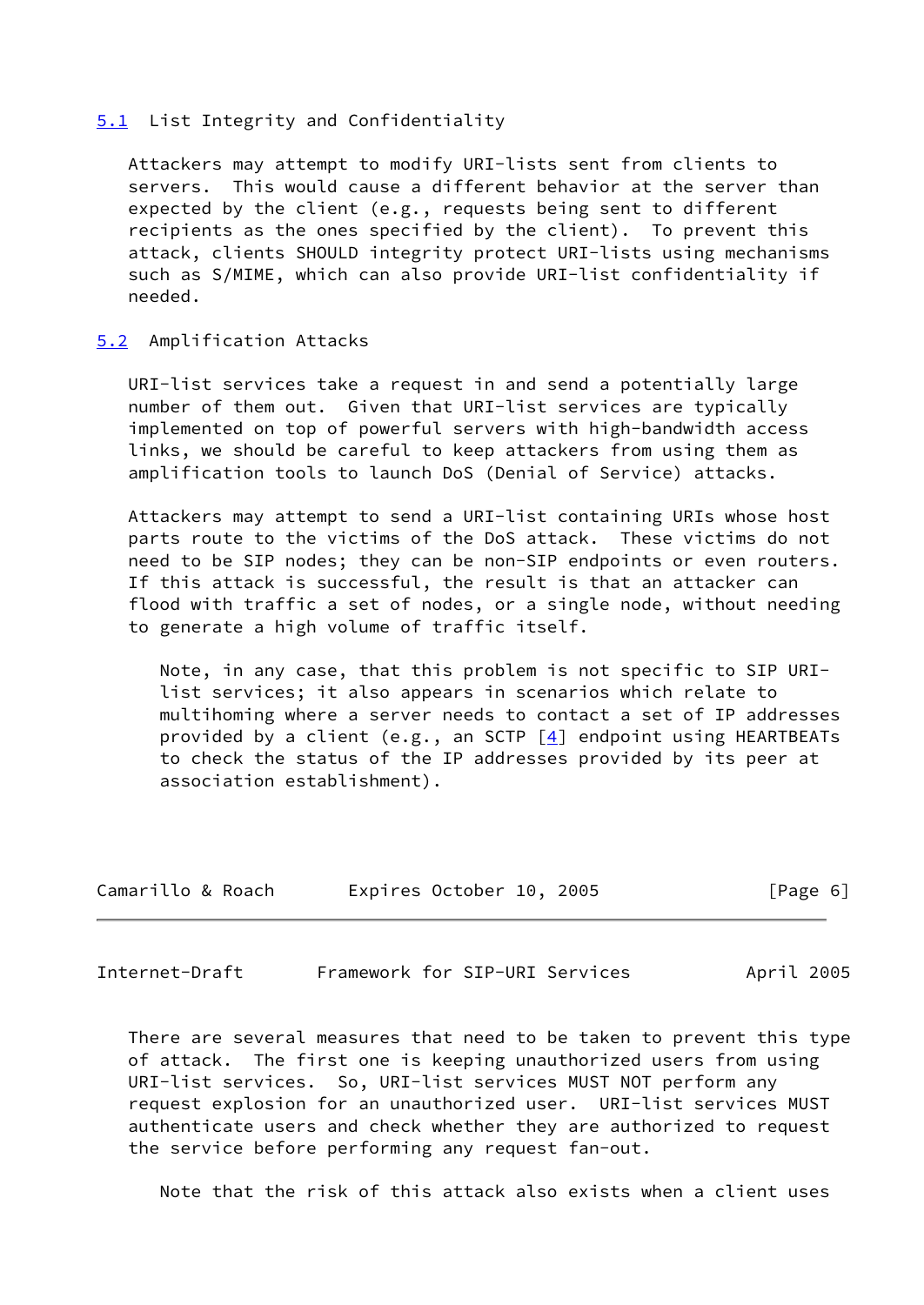stored URI-lists. Application servers MUST use authentication and authorization mechanisms with equivalent security properties when dealing with stored and request-contained URI-lists.

 Even though the previous rule keeps unauthorized users from using URI-list services, authorized users may still launch attacks using a these services. To prevent these attacks, we introduce the concept of opt-in lists. That is, URI-list services should not allow a client to place a user (identified by his or her URI) in a URI-list unless the user has previously agreed to be placed in such a URI list. So, URI-list services MUST NOT send a request to a destination which has not agreed to receive requests from the URI-list service beforehand. Users can agree to receive requests from a URI-list service in several ways, such as filling a web page, sending an email, signing a contract, or using the Framework for Consent-Based Communications in SIP [[14\]](#page-10-5) (whose requirements are discussed in [\[15\]](#page-10-6)). Additionally, users MUST be able to further describe the requests they are willing to receive. For example, a user may only want to receive requests from a particular URI-list service on behalf of a particular user. Effectively, these rules make URI-lists used by URI-list services opt-in lists.

 When a URI-list service receives a request with a URI-list from a client, the URI-list service checks whether all the destinations have agreed beforehand to receive requests from the service on behalf of this client. If the URI-list has permission to send requests to all of the targets in the request, it does so. If not, the behavior of the URI-list service is service specific. It may only send requests to the targets it has permissions for or it may not send any request at all.

The Framework for Consent-Based Communications in SIP [[14\]](#page-10-5) specifies a means for the URI-list service to inform the client that some permissions were missing and how to request them.

 Note that the mechanism used to obtain permissions should not create opportunities to launch DoS amplification attacks. These attacks would be possible if, for instance, the URI-list service automatically contacted the full set of targets for which it did not have permissions in order to request permissions. The URI-

Camarillo & Roach and Expires October 10, 2005 [Page 7]

<span id="page-7-0"></span>Internet-Draft Framework for SIP-URI Services April 2005

list service would be receiving one SIP request and sending out a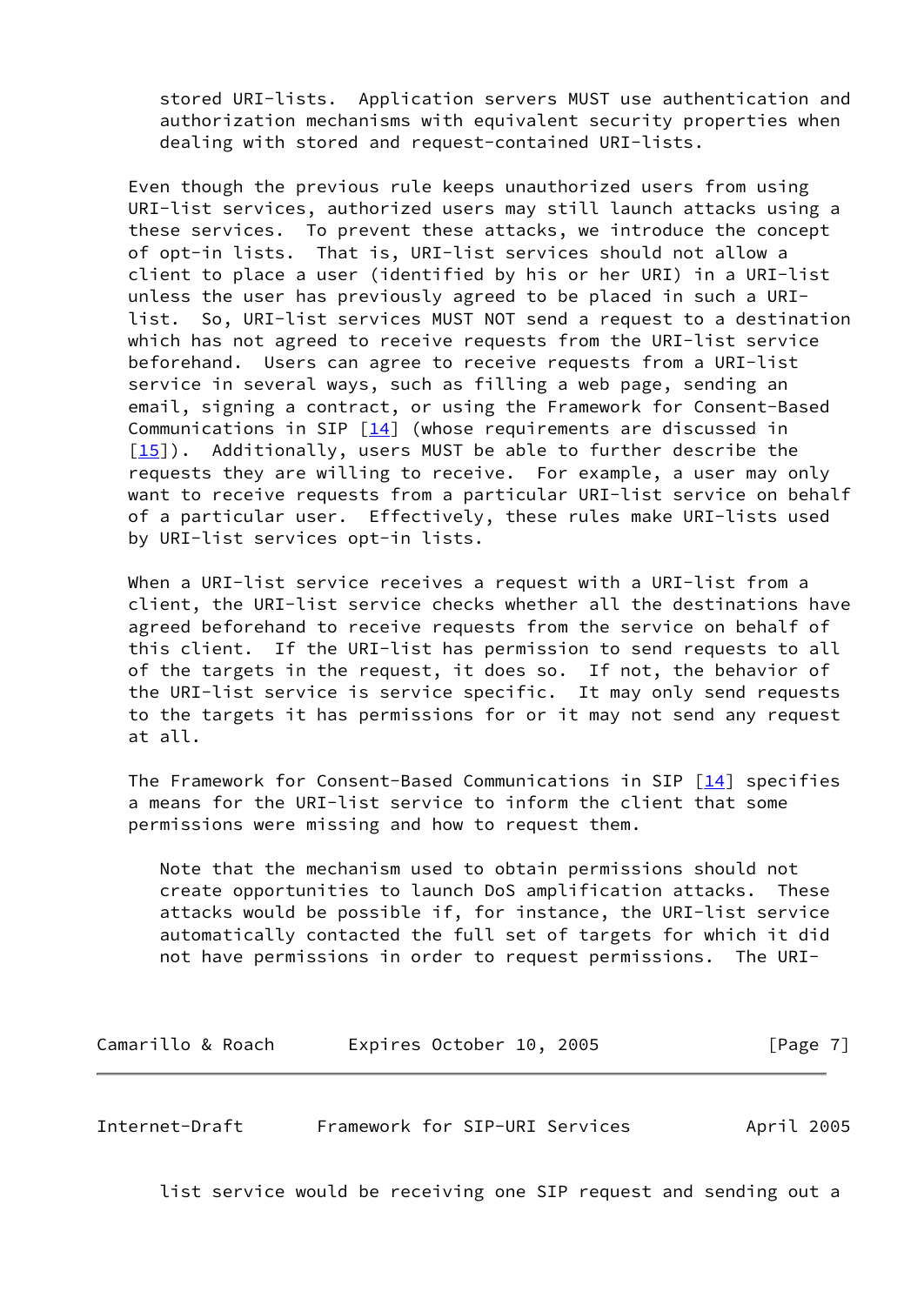number of authorization request messages. The Framework for Consent-Based Communications in SIP  $[14]$  $[14]$  avoids this type of attack by having the client generate roughly the same amount of traffic towards the URI-list service as the service generates towards the destinations.

 In order to have an interoperable way to meet the requirements related to opt-in lists described in this section, URI-list services MUST implement, and SHOULD use, The Framework for Consent-Based Communications in SIP  $\lceil \frac{14}{1} \rceil$ .

## <span id="page-8-0"></span>[5.3](#page-8-0) Unsolicited Requests

 Opt-in lists should help fighting SPAMMERS. Still, if a URI-list service is used to send unsolicited requests to one or several destinations, it should be possible to track down the sender of such requests. To do that, URI-list services MAY provide information about the identity of the original sender of the request in their outgoing requests by using the SIP identity mechanism [[7\]](#page-9-13). A detailed study of SPAM in SIP can be found in  $[16]$  $[16]$ .

<span id="page-8-1"></span>[5.4](#page-8-1) General Issues

 URI-list services MAY have policies that limit the number of URIs in the lists they accept, as a very long list could be used in a denial of service attack to place a large burden on the URI-list service to send a large number of SIP requests.

 The general requirement GEN 4, which states that URI-list services need to authenticate their clients, and the previous rules apply to URI-list services in general. In addition, specifications dealing with individual methods MUST describe the security issues that relate to each particular method.

<span id="page-8-2"></span>[6](#page-8-2). IANA Considerations

 This document defines a new Content-Disposition header field disposition type (recipient-list) in [Section 4.1](#page-4-1). This value should be registered in the IANA registry for Mail Content Disposition Values and Parameters with the following description:

```
 recipient-list the body contains a list of URIs
```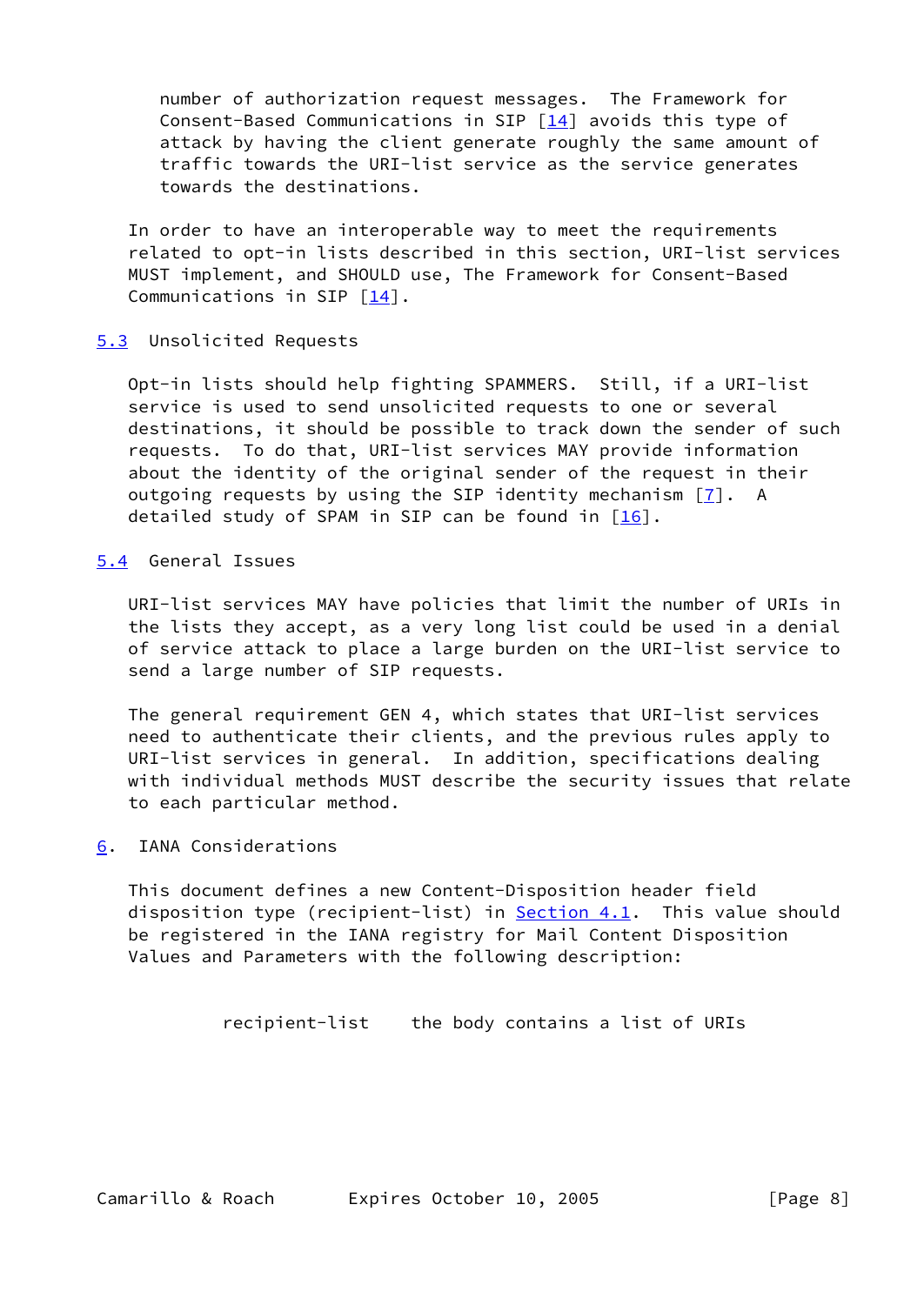<span id="page-9-1"></span>Internet-Draft Framework for SIP-URI Services April 2005

<span id="page-9-0"></span>[7](#page-9-0). Acknowledges

 Duncan Mills and Miguel A. Garcia-Martin supported the idea of 1 to n MESSAGEs. Jon Peterson, Dean Willis, and Jonathan Rosenberg provided useful comments.

- <span id="page-9-2"></span>[8](#page-9-2). References
- <span id="page-9-10"></span><span id="page-9-9"></span><span id="page-9-3"></span>[8.1](#page-9-3) Normative References
	- [1] Bradner, S., "Key words for use in RFCs to Indicate Requirement Levels", [BCP 14](https://datatracker.ietf.org/doc/pdf/bcp14), [RFC 2119](https://datatracker.ietf.org/doc/pdf/rfc2119), March 1997.
	- [2] Troost, R., Dorner, S., and K. Moore, "Communicating Presentation Information in Internet Messages: The Content- Disposition Header Field", [RFC 2183](https://datatracker.ietf.org/doc/pdf/rfc2183), August 1997.
	- [3] Rosenberg, J., Schulzrinne, H., Camarillo, G., Johnston, A., Peterson, J., Sparks, R., Handley, M., and E. Schooler, "SIP: Session Initiation Protocol", [RFC 3261,](https://datatracker.ietf.org/doc/pdf/rfc3261) June 2002.
- <span id="page-9-13"></span><span id="page-9-12"></span><span id="page-9-11"></span><span id="page-9-8"></span><span id="page-9-7"></span><span id="page-9-6"></span><span id="page-9-5"></span><span id="page-9-4"></span>[8.2](#page-9-4) Informational References
	- [4] Bradner, S., "A Proposal for an MOU-Based ICANN Protocol Support Organization", [RFC 2690](https://datatracker.ietf.org/doc/pdf/rfc2690), September 1999.
	- [5] Roach, A., Rosenberg, J., and B. Campbell, "A Session Initiation Protocol (SIP) Event Notification Extension for Resource Lists", [draft-ietf-simple-event-list-07](https://datatracker.ietf.org/doc/pdf/draft-ietf-simple-event-list-07) (work in progress), January 2005.
	- [6] Rosenberg, J., "Advanced Instant Messaging Requirements for the Session Initiation Protocol (SIP)", [draft-rosenberg-simple-messaging-requirements-01](https://datatracker.ietf.org/doc/pdf/draft-rosenberg-simple-messaging-requirements-01) (work in progress), February 2004.
	- [7] Peterson, J., "Enhancements for Authenticated Identity Management in the Session Initiation Protocol (SIP)", [draft-ietf-sip-identity-04](https://datatracker.ietf.org/doc/pdf/draft-ietf-sip-identity-04) (work in progress), February 2005.
	- [8] Rosenberg, J., "A Session Initiation Protocol (SIP) Event Package for Conference State", [draft-ietf-sipping-conference-package-10](https://datatracker.ietf.org/doc/pdf/draft-ietf-sipping-conference-package-10) (work in progress), March 2005.
	- [9] Rosenberg, J., "The Extensible Markup Language (XML)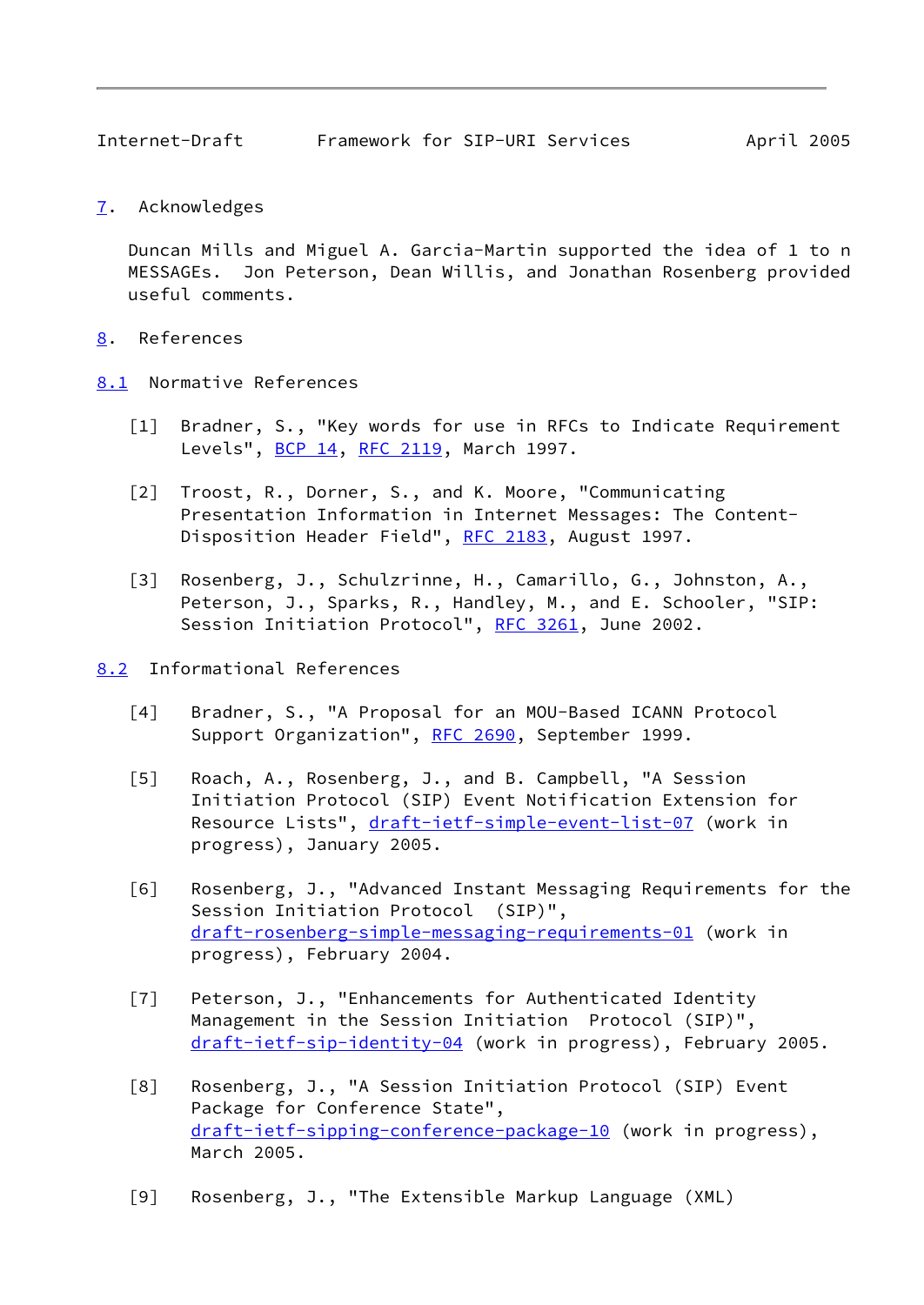Configuration Access Protocol (XCAP)", [draft-ietf-simple-xcap-06](https://datatracker.ietf.org/doc/pdf/draft-ietf-simple-xcap-06) (work in progress), February 2005.

| Camarillo & Roach | Expires October 10, 2005 | [Page 9] |
|-------------------|--------------------------|----------|
|-------------------|--------------------------|----------|

<span id="page-10-0"></span>

| Internet-Draft | Framework for SIP-URI Services |  | April 2005 |  |
|----------------|--------------------------------|--|------------|--|
|                |                                |  |            |  |

- <span id="page-10-1"></span> [10] Camarillo, G. and A. Johnston, "Conference Establishment Using Request-Contained Lists in the Session Initiation Protocol (SIP)", [draft-ietf-sipping-uri-list-conferencing-02](https://datatracker.ietf.org/doc/pdf/draft-ietf-sipping-uri-list-conferencing-02) (work in progress), December 2004.
- <span id="page-10-2"></span> [11] Camarillo, G., "Refering to Multiple Resources in the Session Initiation Protocol (SIP)", [draft-ietf-sipping-multiple-refer-02](https://datatracker.ietf.org/doc/pdf/draft-ietf-sipping-multiple-refer-02) (work in progress), December 2004.
- <span id="page-10-3"></span> [12] Garcia-Martin, M. and G. Camarillo, "Multiple-Recipient MESSAGE Requests in the Session Initiation Protocol (SIP)", [draft-ietf-sipping-uri-list-message-02](https://datatracker.ietf.org/doc/pdf/draft-ietf-sipping-uri-list-message-02) (work in progress), December 2004.
- <span id="page-10-4"></span> [13] Camarillo, G. and A. Roach, "Subscriptions to Request-Contained Resource Lists in the Session Initiation Protocol (SIP)", [draft-ietf-sipping-uri-list-subscribe-02](https://datatracker.ietf.org/doc/pdf/draft-ietf-sipping-uri-list-subscribe-02) (work in progress), January 2005.
- <span id="page-10-5"></span>[14] Rosenberg, J., "A Framework for Consent-Based Communications in the Session Initiation Protocol (SIP)", [draft-ietf-sipping-consent-framework-01](https://datatracker.ietf.org/doc/pdf/draft-ietf-sipping-consent-framework-01) (work in progress), February 2005.
- <span id="page-10-6"></span> [15] Rosenberg, J., "Requirements for Consent-Based Communications in the Session Initiation Protocol (SIP)", [draft-ietf-sipping-consent-reqs-00](https://datatracker.ietf.org/doc/pdf/draft-ietf-sipping-consent-reqs-00) (work in progress), October 2004.
- <span id="page-10-7"></span> [16] Rosenberg, J. and C. Jennings, "The Session Initiation Protocol (SIP) and Spam", [draft-rosenberg-sipping-spam-01](https://datatracker.ietf.org/doc/pdf/draft-rosenberg-sipping-spam-01) (work in progress), October 2004.

Authors' Addresses

 Gonzalo Camarillo Ericsson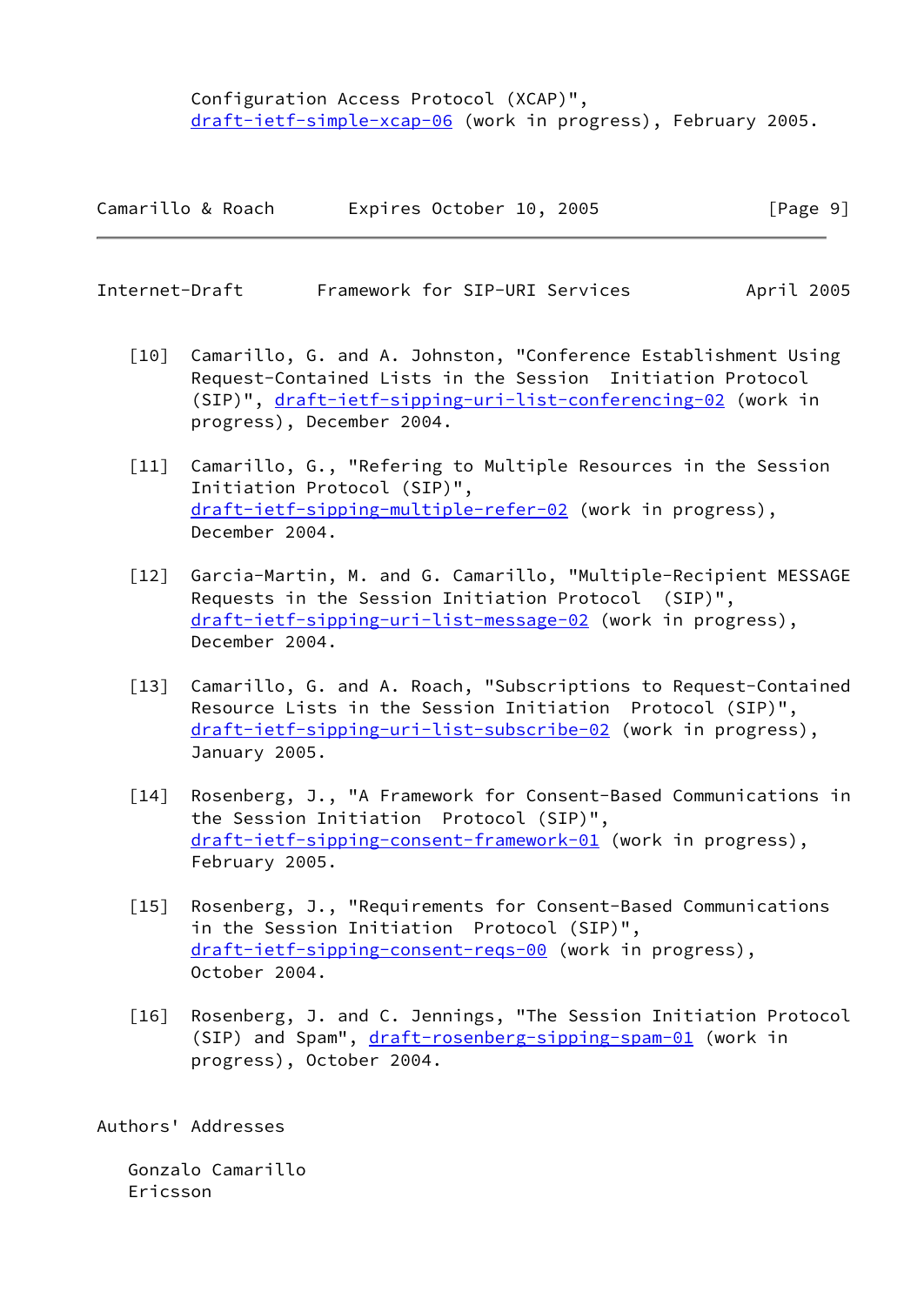Hirsalantie 11 Jorvas 02420 Finland

Email: Gonzalo.Camarillo@ericsson.com

| Camarillo & Roach | Expires October 10, 2005 | [Page 10] |
|-------------------|--------------------------|-----------|
|-------------------|--------------------------|-----------|

| Internet-Draft | Framework for SIP-URI Services |  | April 2005 |  |
|----------------|--------------------------------|--|------------|--|
|                |                                |  |            |  |

 Adam Roach Estacado Systems Dallas, TX US

Email: adam@estacado.net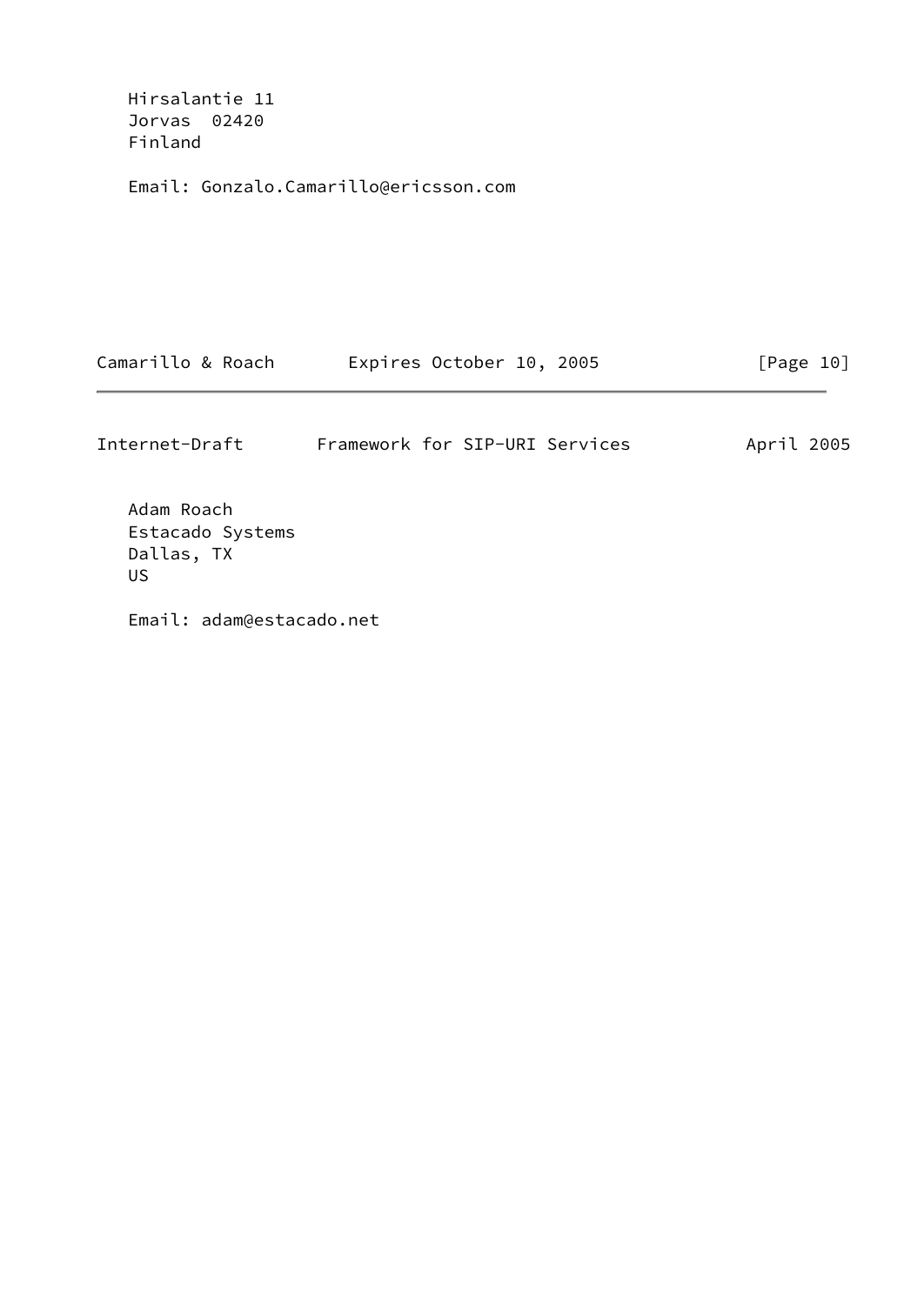| Camarillo & Roach | Expires October 10, 2005 | [Page 11] |
|-------------------|--------------------------|-----------|
|-------------------|--------------------------|-----------|

<span id="page-12-0"></span>Internet-Draft Framework for SIP-URI Services April 2005

## Intellectual Property Statement

 The IETF takes no position regarding the validity or scope of any Intellectual Property Rights or other rights that might be claimed to pertain to the implementation or use of the technology described in this document or the extent to which any license under such rights might or might not be available; nor does it represent that it has made any independent effort to identify any such rights. Information on the procedures with respect to rights in RFC documents can be found in [BCP 78](https://datatracker.ietf.org/doc/pdf/bcp78) and [BCP 79](https://datatracker.ietf.org/doc/pdf/bcp79).

 Copies of IPR disclosures made to the IETF Secretariat and any assurances of licenses to be made available, or the result of an attempt made to obtain a general license or permission for the use of such proprietary rights by implementers or users of this specification can be obtained from the IETF on-line IPR repository at <http://www.ietf.org/ipr>.

 The IETF invites any interested party to bring to its attention any copyrights, patents or patent applications, or other proprietary rights that may cover technology that may be required to implement this standard. Please address the information to the IETF at ietf-ipr@ietf.org.